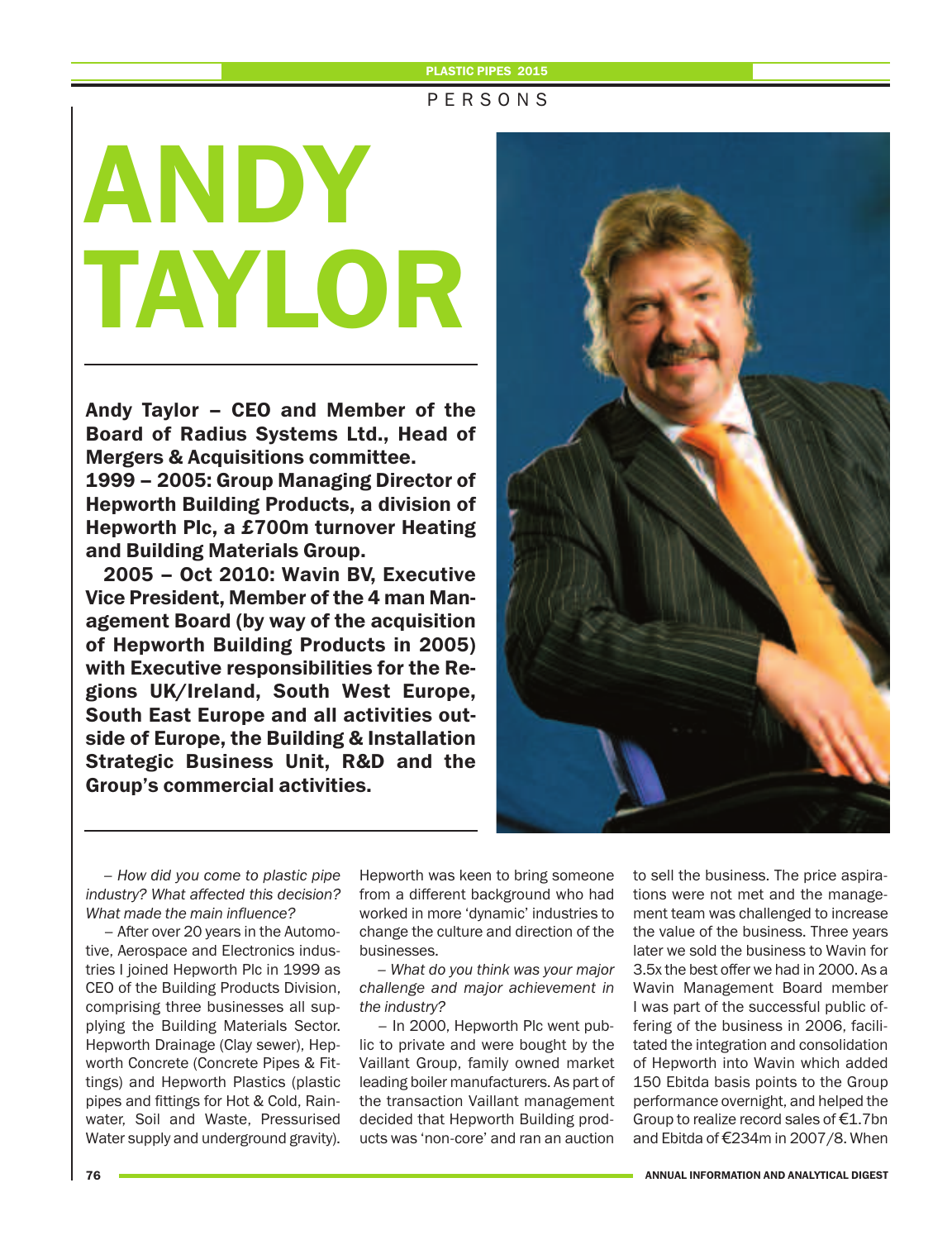the crisis hit in 2009 I implemented an automotive cost/efficiency model which helped the Group to realize cost reductions/efficiency improvements of €45m. I also made a number of acquisitions in my 6 years with the Group.

- Have you been involved with any "dead end" projects that were not completed? Were any of them wrongly forgotten?

- Projects never begin life as 'dead ends' and only become so if circumstances change or the upfront evaluation and prioritization has not been well implemented. I wish I had €100 for every acquisition project that failed to be realized!

- What changes have you seen in European market of plastic pipe systems while working in the industry?

- Strangely enough the European market for pipes and fittings is fairly monolithic, in some aspects the 'tectonic plates' move faster. By and large in manufacturing the same players exist today as in 1999. The big change



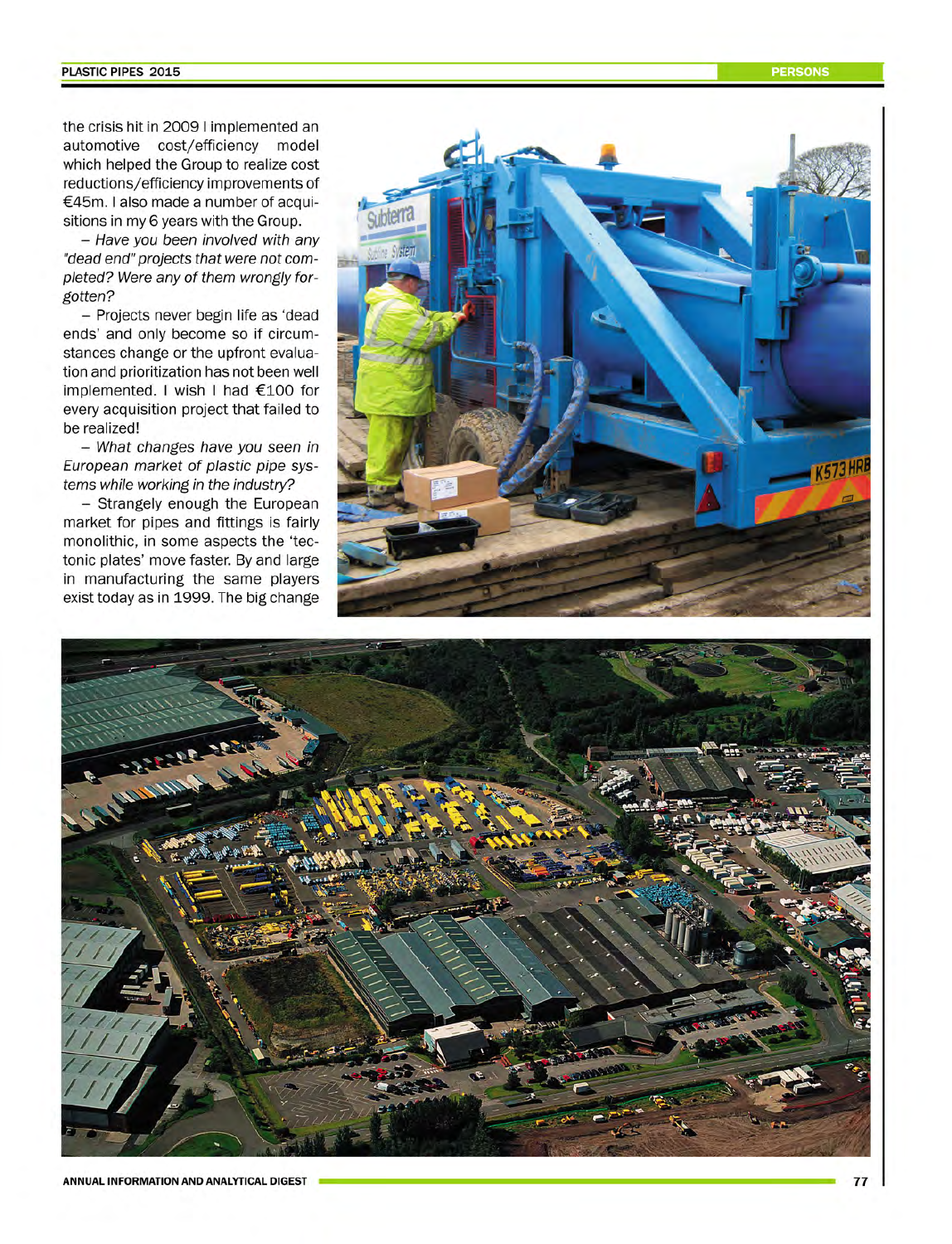



has been the consolidation in the 'route to market'. Saint Gobain, Wolseley, Cordes und Graeve and Frans Bonhomme have all been part of a massive consolidation which has forced changes in manufacturing. Price pressure, efficiency demands, logistics challenges have all been forced up the Supply Chain and many manufacturers have not been able to take out cost fast enough to remain acceptably profitable. We should not be surprised about these pressures as many other industries have already weathered such demands.

- What was the Global Financial Crisis affect (negative and positive) on the plastics pipe industry?

- As there were very few 'casualties' (i.e. no major players went out of business) the crisis created massive over capacity in the industry which dragged prices lower. Unfortunately ours is an in-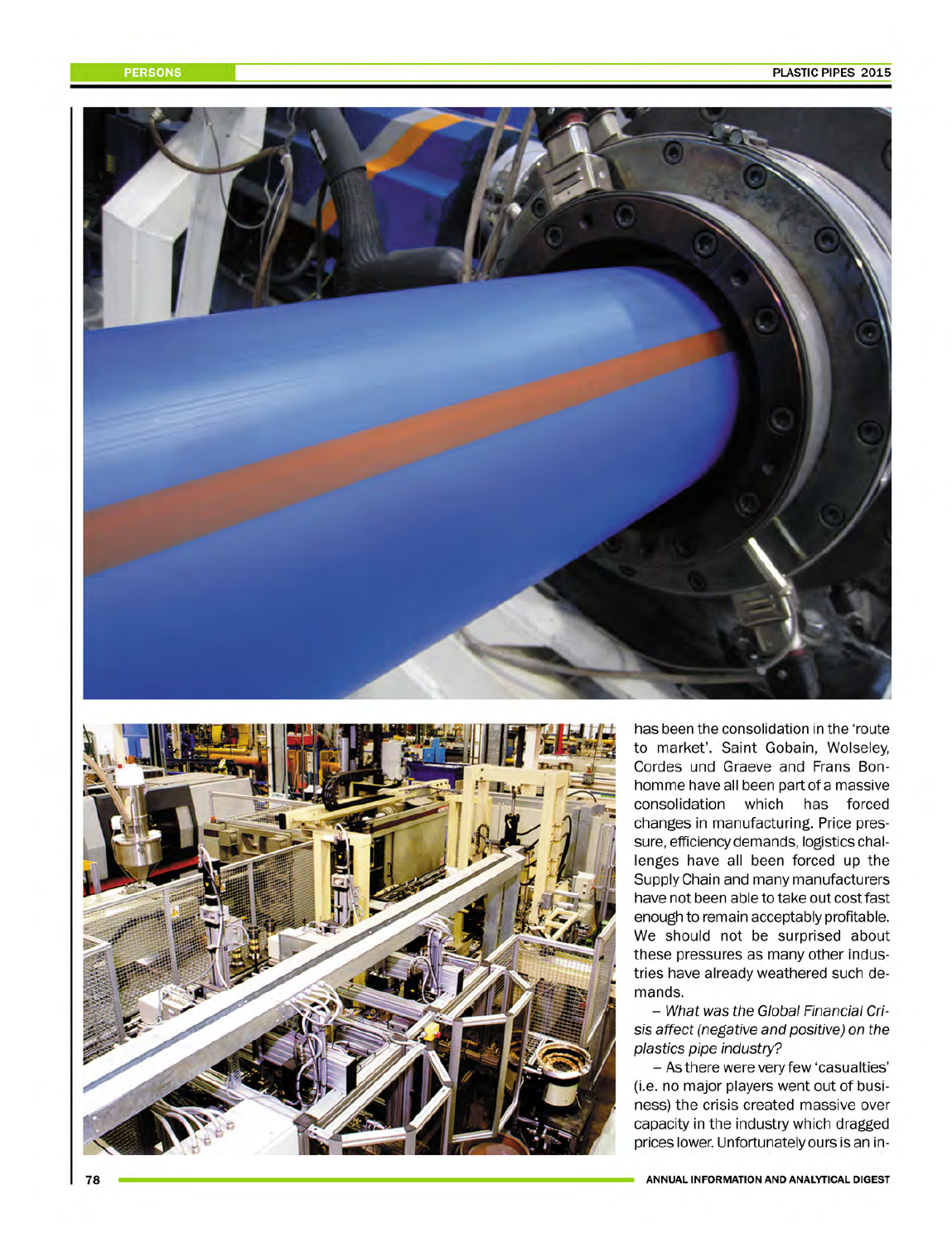### PLASTIC PIPES 2015

dustry which seldom recovers the value reduction realized in such situations. Our client base perceive 75% of the products we produce as commodities and with some lingering over capacity it has been virtually impossible to recover inflationary input costs through higher prices.

- What do you think about the future dynamics of European, and specifically Eastern European market of plastic pipe systems?

- Today 15 manufacturers represent only 35-40% of the market for plastic pipes and fittings in Europe. There are hundreds of small producers particularly in the Eastern regions. There has to be some form of consolidation which will create more scale which is the driver for cost reduction and efficiency improvement. Only once this has been achieved will manufacturers be able to discuss with the major Distribution Groups on a like for like basis.

- Which new developments in products, materials and technologies might impact the future of plastics pipe industry tomorrow?

- Anything which takes out cost and improves efficiency is paramount and as an industry we need to think more about this. IBM does not accept a whole shift of scrap whilst changing over a line and Mercedes does not add 4% of free material value to its cars. Our industry needs to get tougher and move towards a 'zero defect' environment. The benefits are immense. With regard to products. I was once told by a former Boss that I should make my products obsolete before the competition does and so, if innovation is an imperative within our business then we should invest appropriately. Unfortunately, unless we have 'ground changing' innovation (particularly in a segment which is perceived as mostly commoditised) we only create temporary monopolies which exist only as long as it takes our competitors to replicate our improvements. Of course, we need to create such temporary differentials but equally we should look to other areas for opportunities to create value. Taking a lesson from other industries we should look at the transaction cost involved in dealing with our client base. What more could we do to make that relationship more efficient? Areas such as Vendor Managed Inventory. Category management and Logistics management have been very profitable target opportunities in other industry segments.

- Can you, please, say a few words directly to our readers - Russian Pipe industry professionals?

- Our year of Russian parentage has been an exciting and dynamic journey